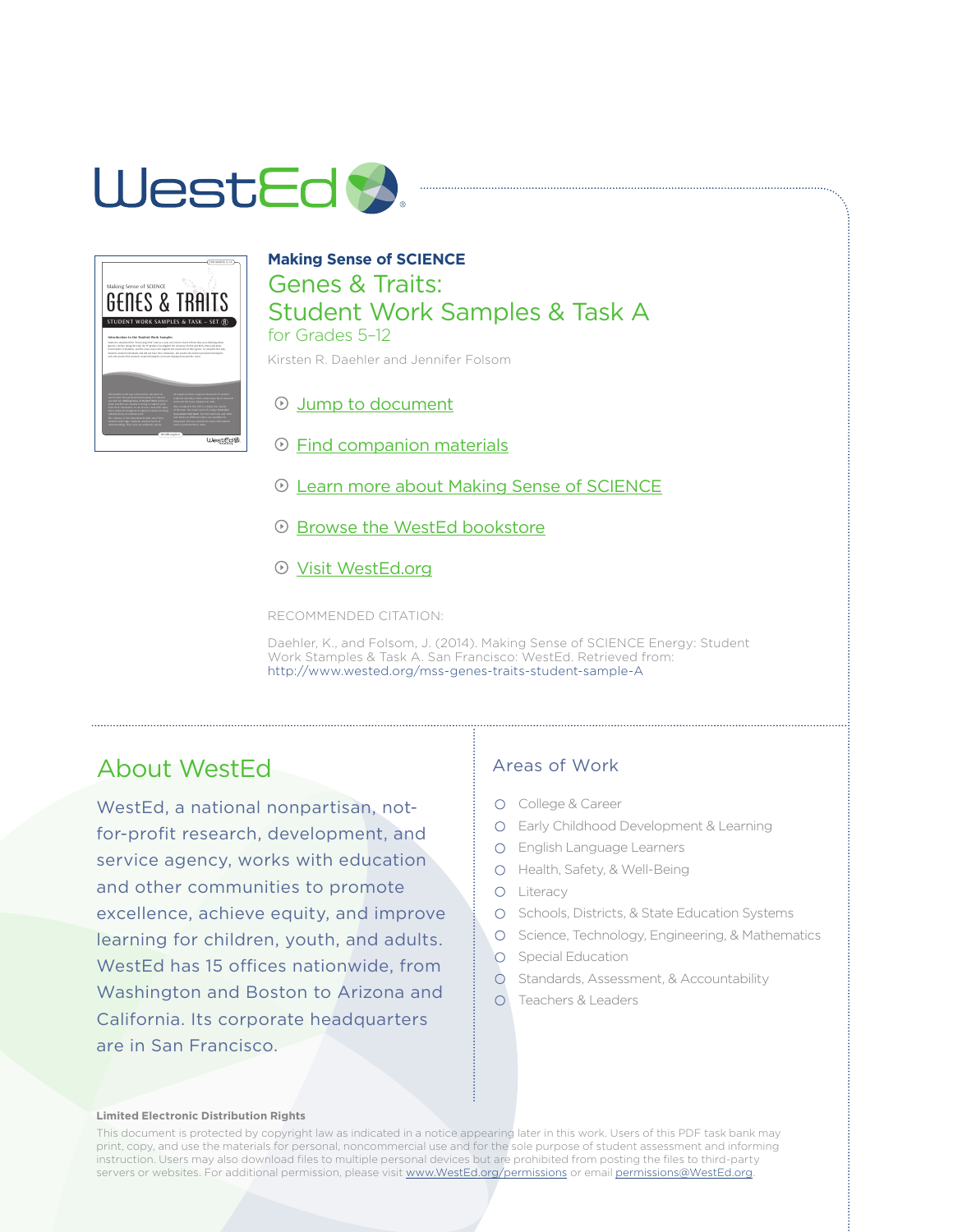# <span id="page-1-0"></span>Making Sense of SCIENCE GENES & TRAITS

### **STUDENT WORK SAMPLES & TASK – SET (f)**

#### **Introduction to the Student Work Samples**

Students completed this "Discussing DNA" task as a near end-of-unit check of how they were thinking about genetics. Before doing this task, the  $8<sup>th</sup>$  graders investigated the structure of DNA and RNA, DNA replication, transcription, translation, and the many ways cells regulate the expression of their genes. To complete this task, students worked individually and did *not* have their notebooks, but posters the teacher presented during the unit and posters that students created during the unit were displayed around the room.

This student work was collected for educators to use for their own professional learning. It is ideal to use with our **Making Sense of Student Work** protocol when teachers are unable to bring in student work from their classrooms. It can also be used with many other protocols designed to support teachers looking collaboratively at student work.

The samples in this download include ones from students with high, medium, and low levels of understanding. They show an authentic variety

of responses from a typical classroom. To protect students' identities, their names have been removed and each has been assigned an alias.

Also included in this PDF is a black line master of the task. This task is part of a larger **Formative Assessment Task Bank.** The full task bank and other task banks on different topics are available for download. Visit our website for more information and to purchase these items.

**[WestEd.org/mss](http://www.wested.org/mss)**

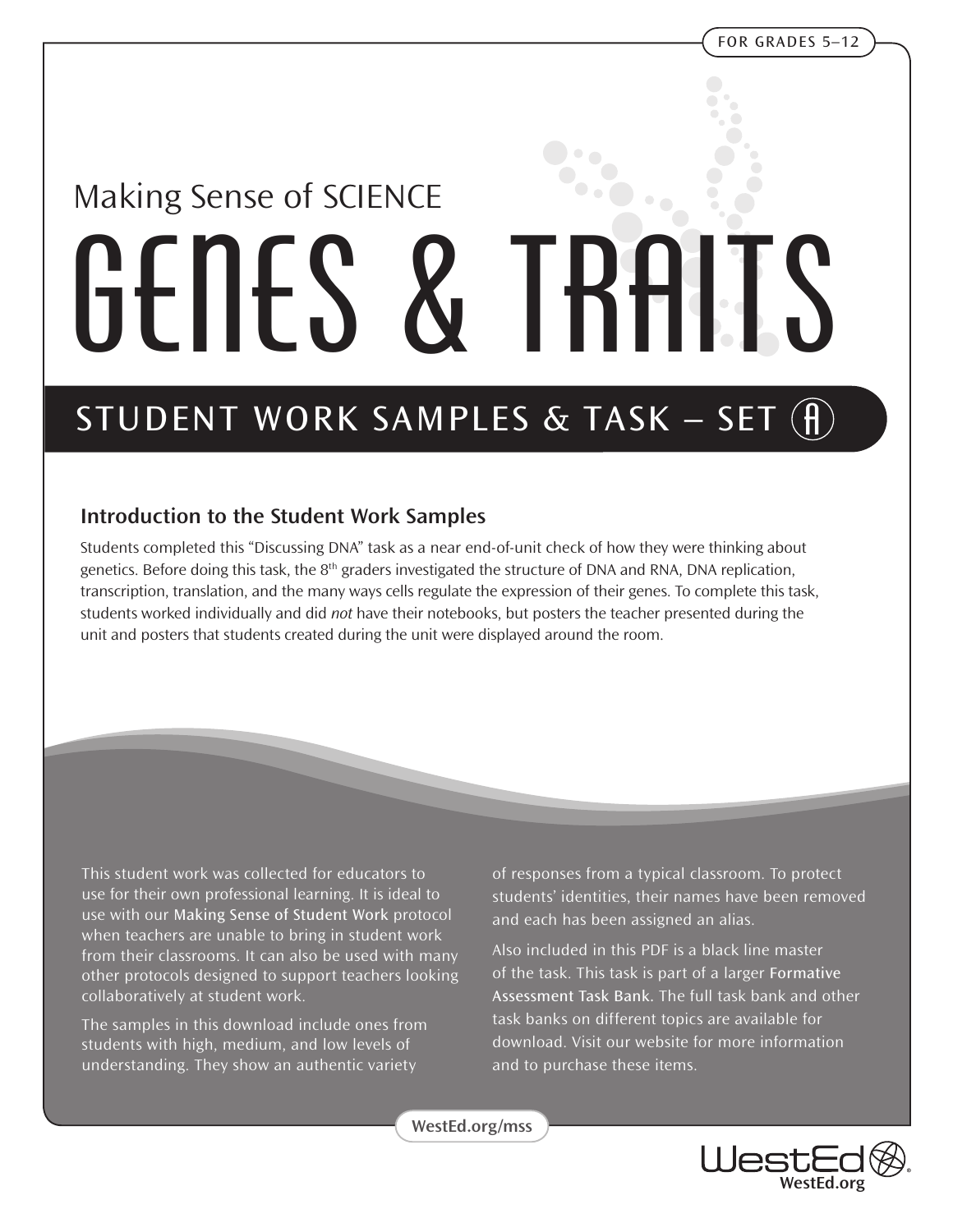Copyright © 2015 WestEd. All rights reserved.

WestEd is a national nonpartisan, not-for-profit research, development, and service agency that works with education and other communities to promote excellence, achieve equity, and improve learning for children, youth, and adults.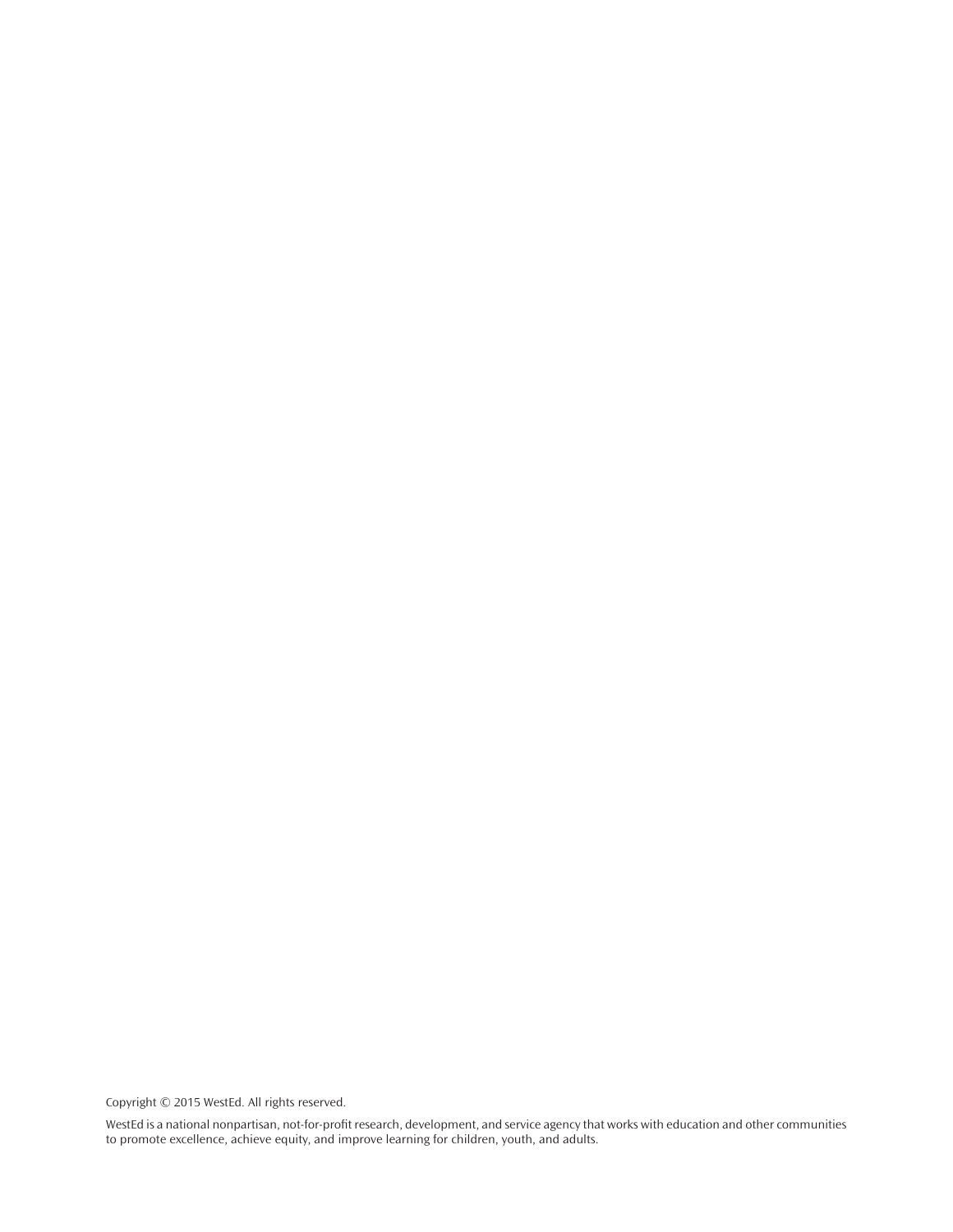## DISCUSSING DNA

**Name:**

José and Amanda are discussing why different types of cells in their bodies have different structures and functions. Imagine you joined their discussion. What would you say?

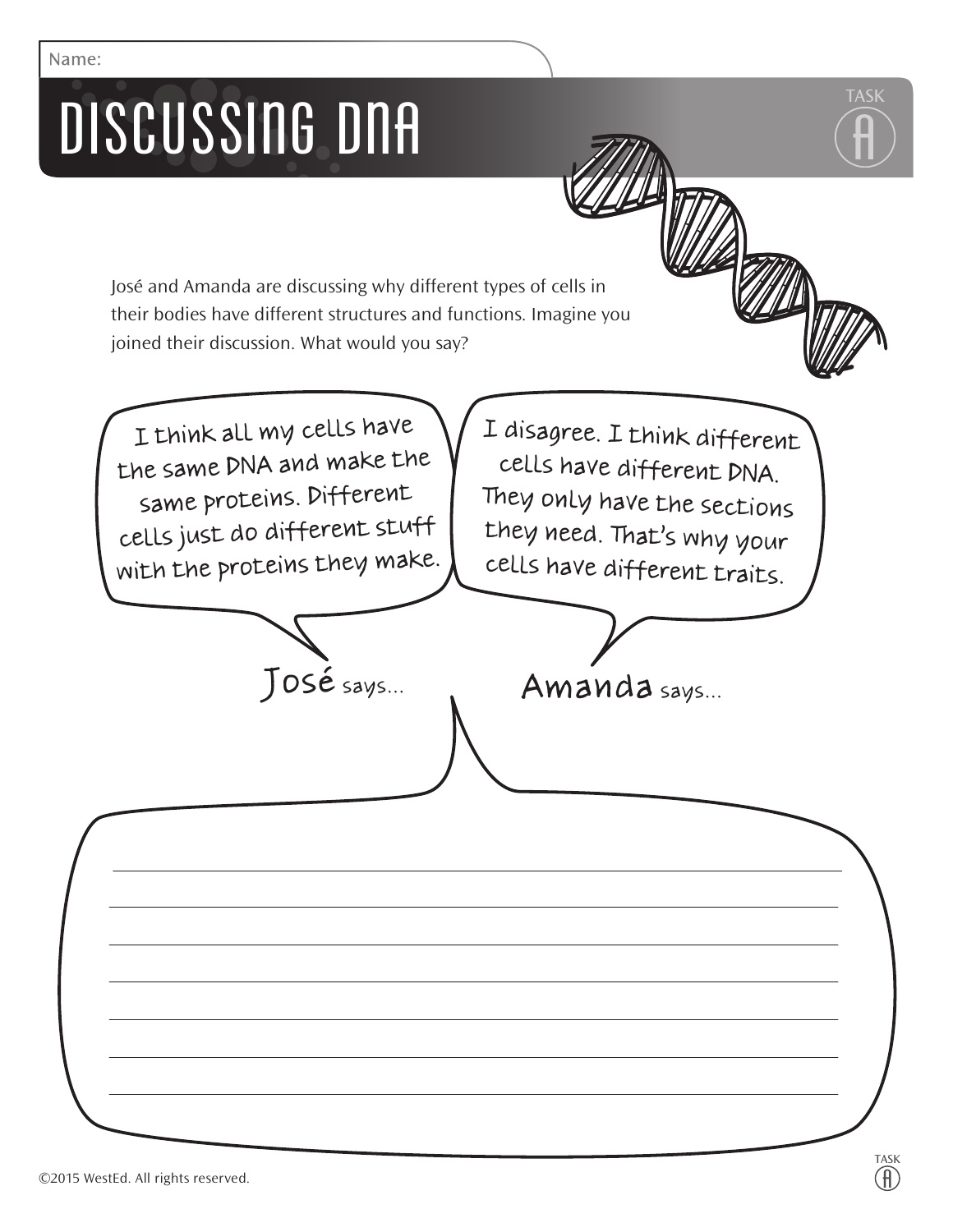### **Name: Annie**

## DISCUSSING DNA

José and Amanda are discussing why different types of cells in their bodies have different structures and functions. Imagine you joined their discussion. What would you say?

I think all my cells have the same DNA and make the same proteins. Different cells just do different stuff with the proteins they make.

I disagree. I think different cells have different DNA. They only have the sections they need. That's why your cells have different traits.



I disagree with both, It is true that all sells have the same DNA, however, different types of cells Herent Sett <u>um an anc</u> This allows them to Make different roteinstheit gives them offerent structures and functions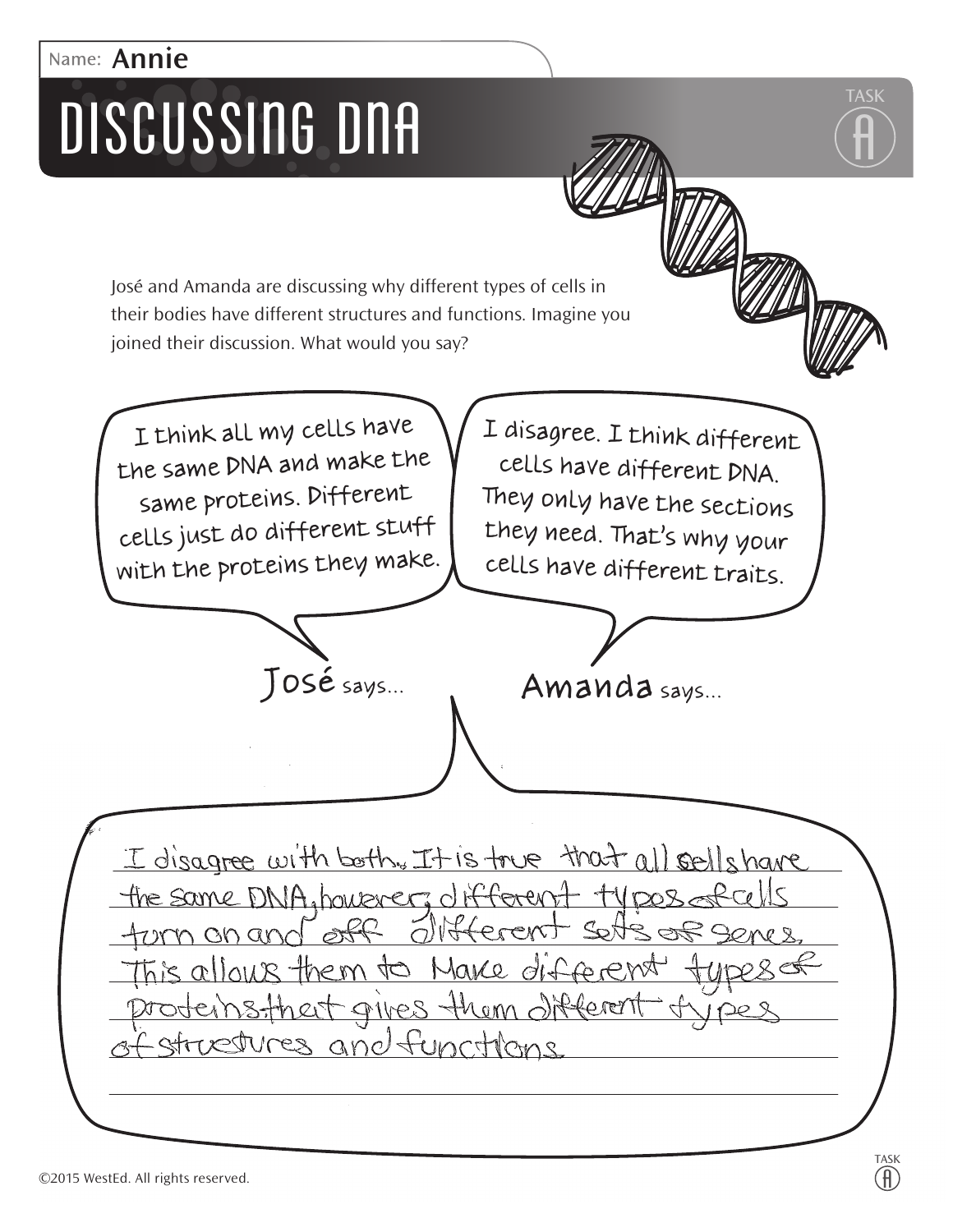### **Name: Blake**DISCUSSING DNA

José and Amanda are discussing why different types of cells in their bodies have different structures and functions. Imagine you joined their discussion. What would you say?

I think all my cells have the same DNA and make the same proteins. Different cells just do different stuff with the proteins they make. I disagree. I think different cells have different DNA. They only have the sections they need. That's why your cells have different traits.

**TASK**

 $\ddot{\widehat{\mathsf{H}}}$ 

I agree with José that all cells in a person have the same DNA. When LER new cell is formed, DINA is copied, so that the cells' DNA remain mostly the same Spone variations may be caused by mustakes while captured the DNA, Ent the main neason why the cells do different things is because the frells' sucraindings and reactions because of their empropment.

José says... Amanda says...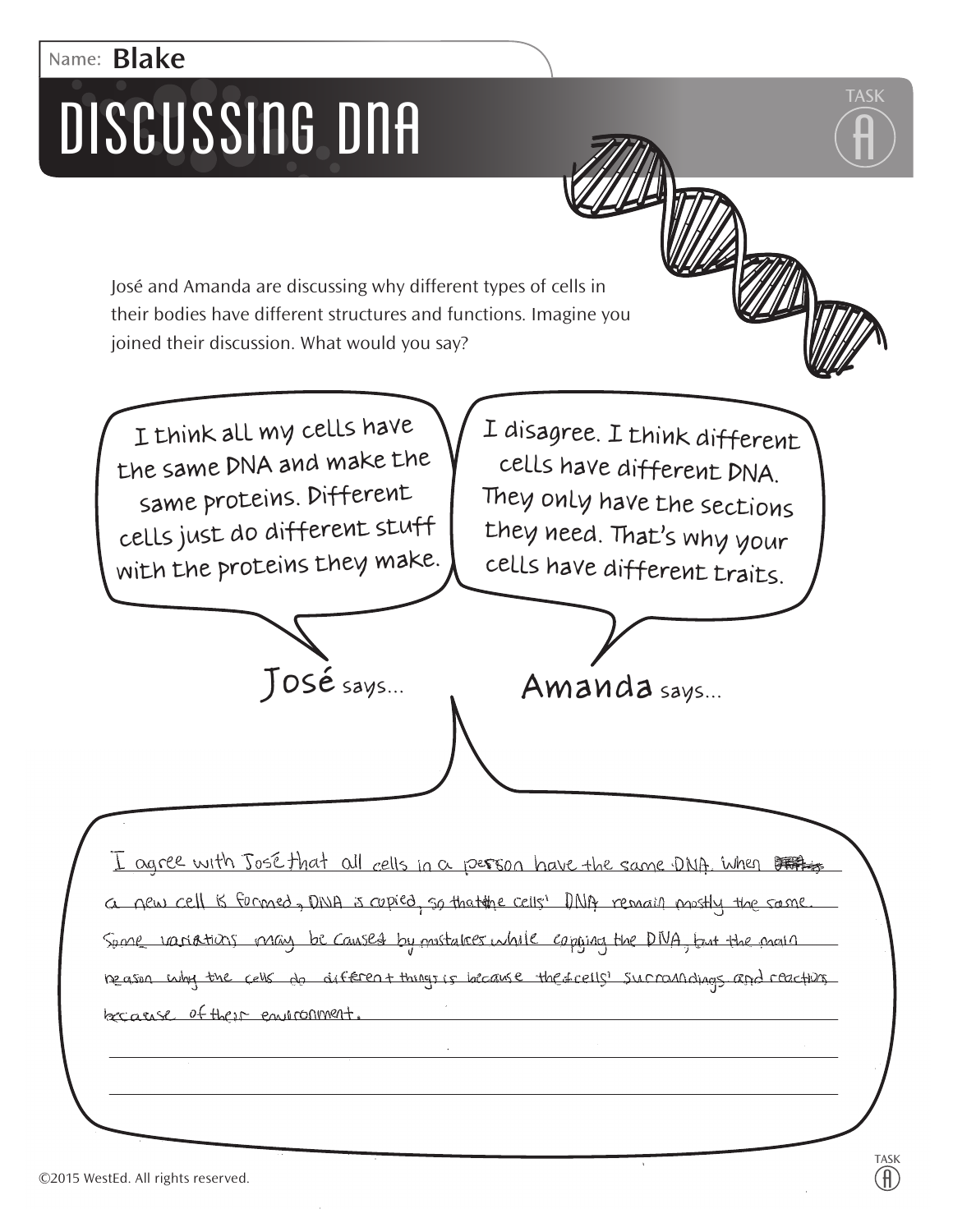### **Name: Curtis**

## DISCUSSING DNA

José and Amanda are discussing why different types of cells in their bodies have different structures and functions. Imagine you joined their discussion. What would you say?

I think all my cells have the same DNA and make the same proteins. Different cells just do different stuff with the proteins they make.

I disagree. I think different cells have different DNA. They only have the sections they need. That's why your cells have different traits.



I think all cells have the same DNA, Different erical signals tell cells which parts of to use, Some DNA is activated structures and proteins to respond to different messages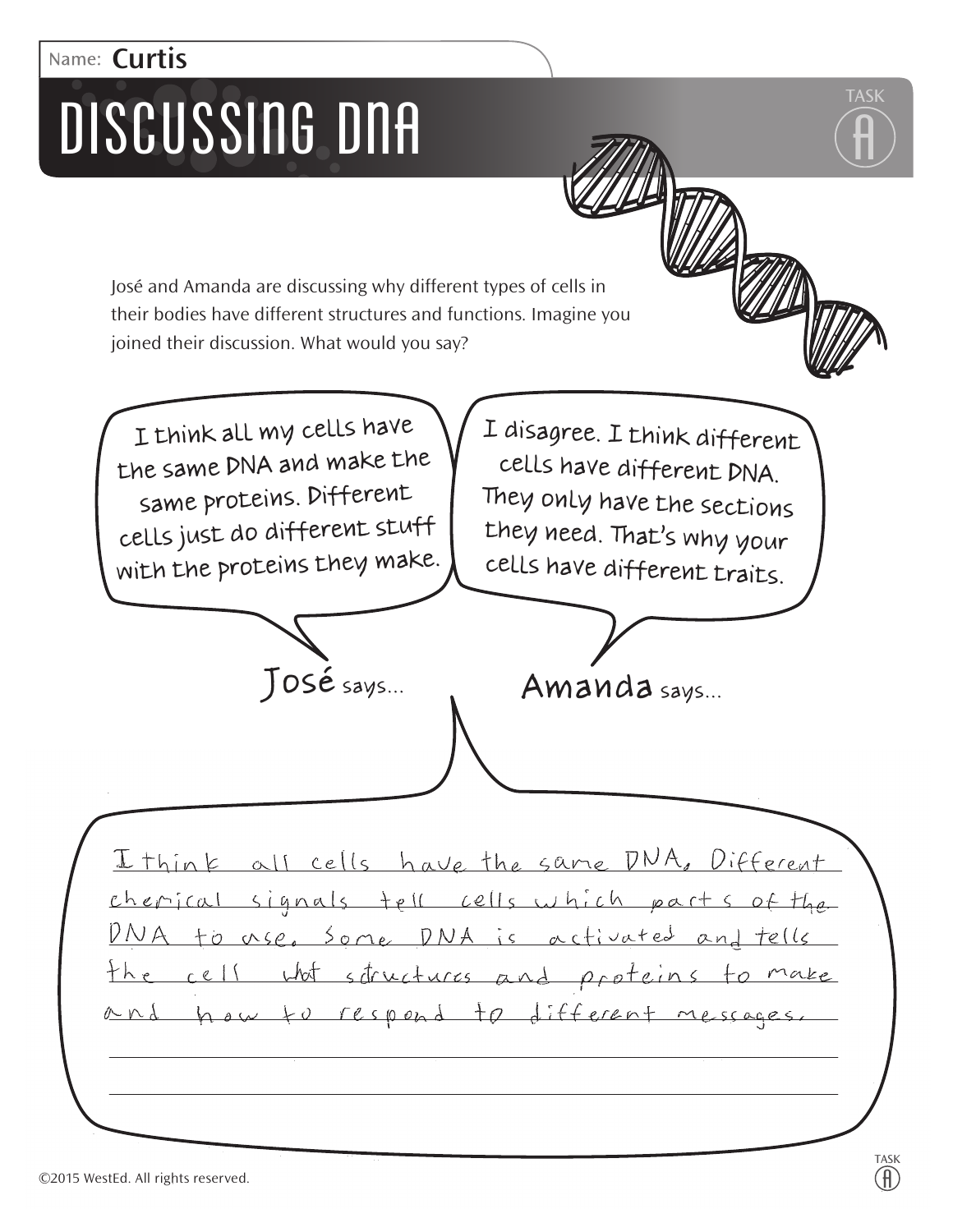### **Name: Drake**DISCUSSING DNA

José and Amanda are discussing why different types of cells in their bodies have different structures and functions. Imagine you joined their discussion. What would you say?

I think all my cells have the same DNA and make the same proteins. Different cells just do different stuff with the proteins they make.

I disagree. I think different cells have different DNA. They only have the sections they need. That's why your cells have different traits.

José says... Amanda says...

cells do have  $col="c$ code, Each - you took myblood & skin cells th  $J_{\nu}$ oul be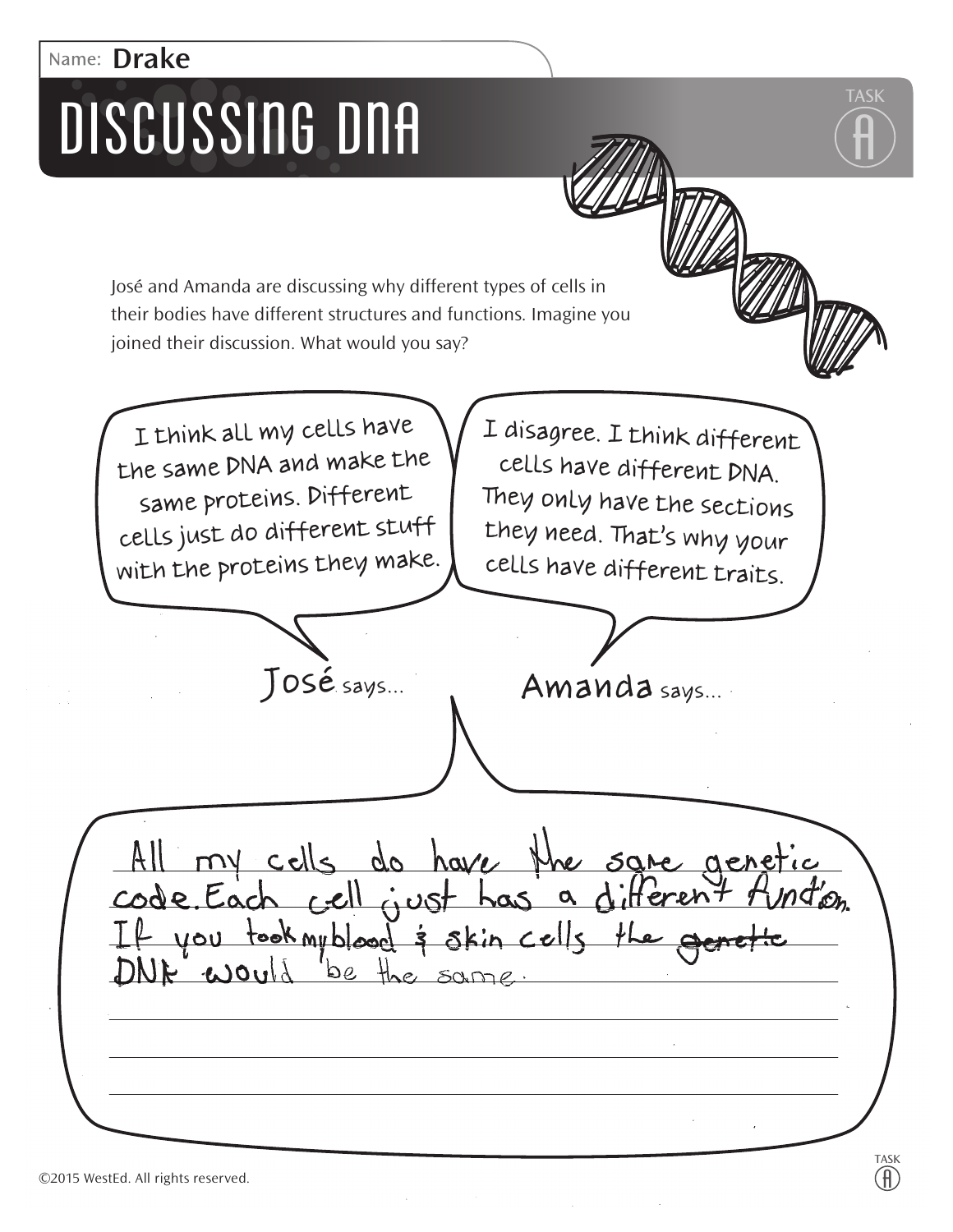### **Name: Erwin**DISCUSSING DNA

José and Amanda are discussing why different types of cells in their bodies have different structures and functions. Imagine you joined their discussion. What would you say?

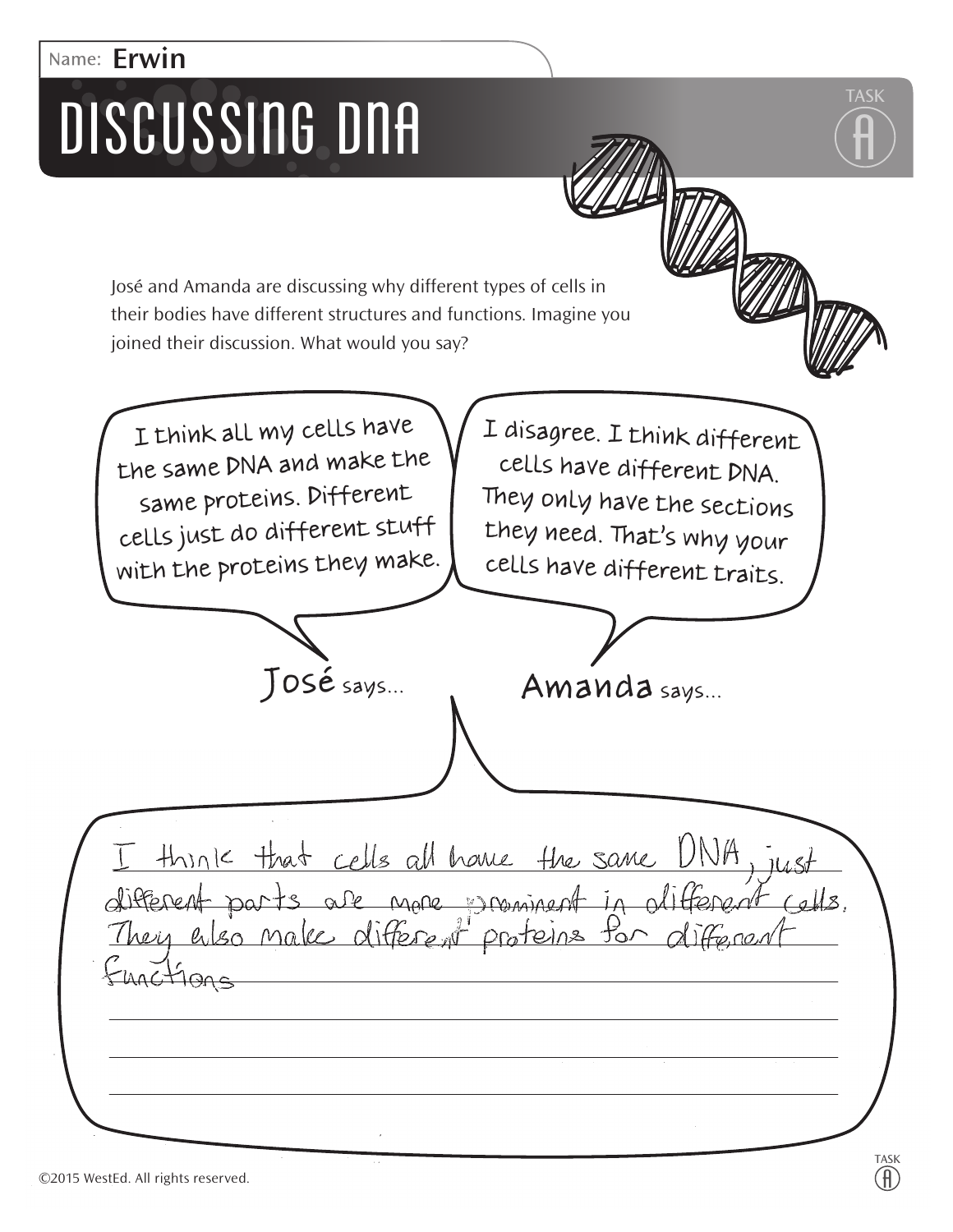### **Name: Fawn**

## DISCUSSING DNA

José and Amanda are discussing why different types of cells in their bodies have different structures and functions. Imagine you joined their discussion. What would you say?

I think all my cells have I disagree. I think different the same DNA and make the cells have different DNA. same proteins. Different They only have the sections cells just do different stuff they need. That's why your with the proteins they make. cells have different traits. José says... Amanda says...  $\omega$ <sup>15</sup> The same  $A.$  but  $ha$ ke

 $\sim$ er O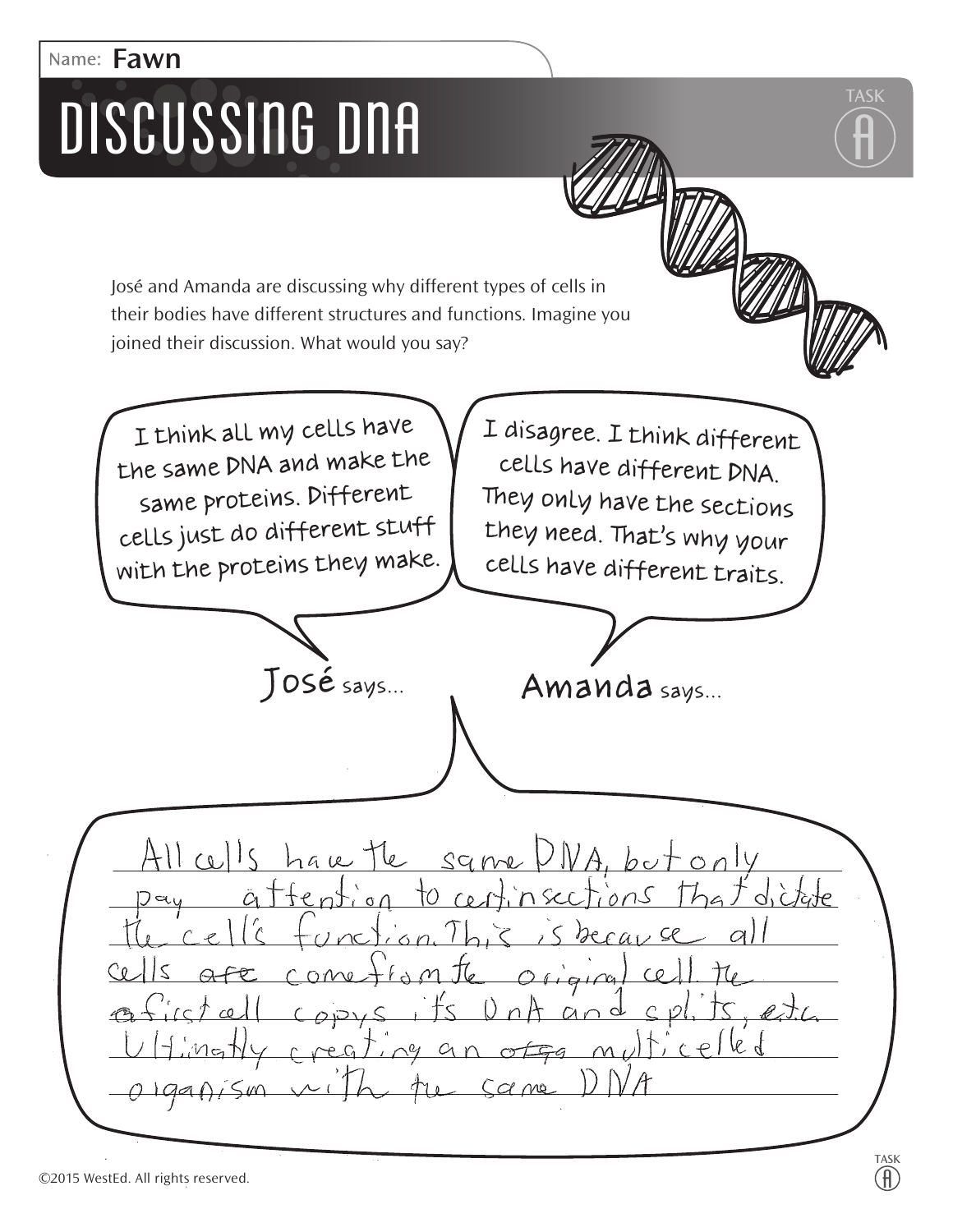### **Name: Gary**

## DISCUSSING DNA

José and Amanda are discussing why different types of cells in their bodies have different structures and functions. Imagine you joined their discussion. What would you say?

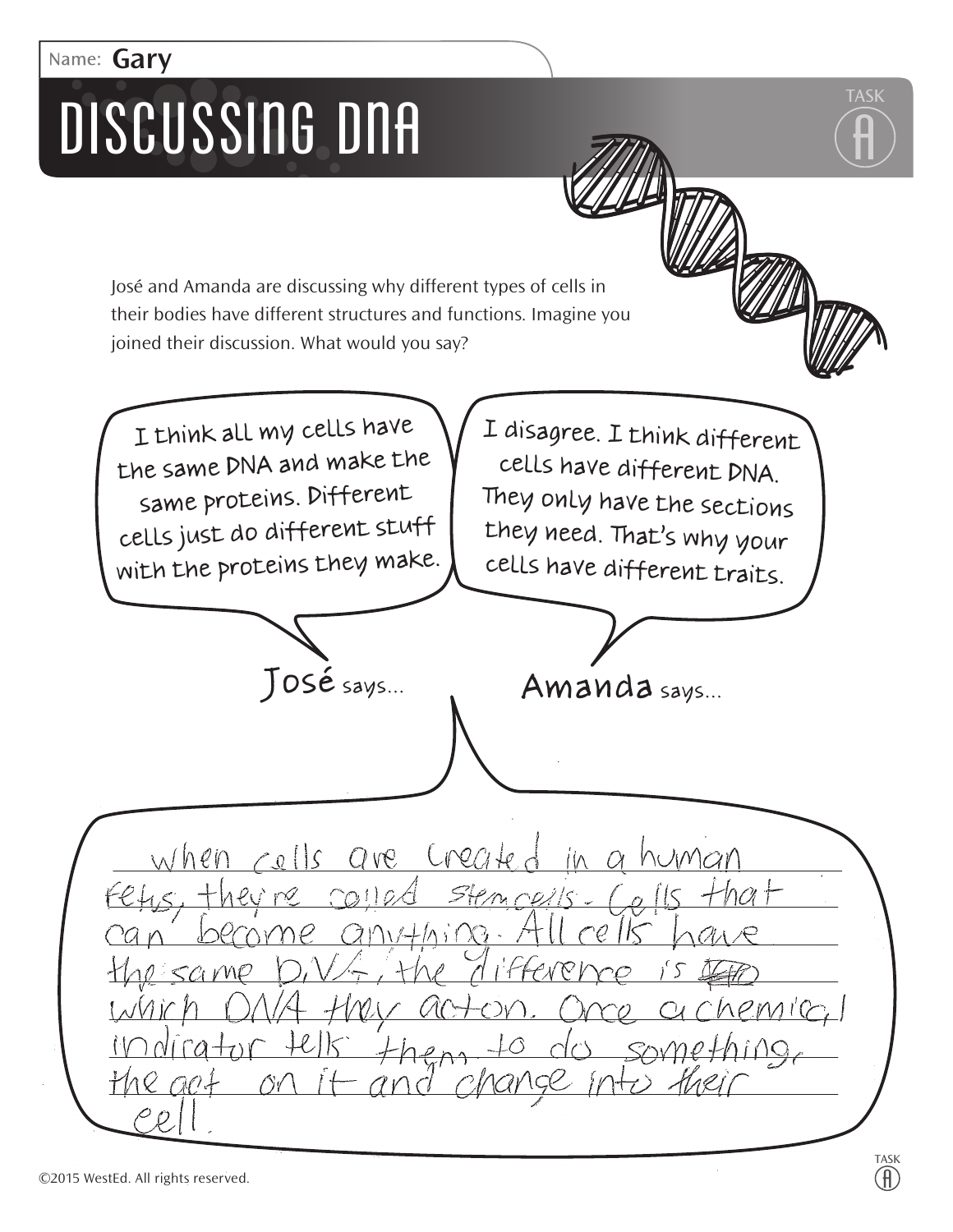### **Name: Horatio**

## DISCUSSING DNA

José and Amanda are discussing why different types of cells in their bodies have different structures and functions. Imagine you joined their discussion. What would you say?

I think all my cells have I disagree. I think different the same DNA and make the cells have different DNA. same proteins. Different They only have the sections cells just do different stuff they need. That's why your with the proteins they make. cells have different traits. José says... Amanda says... think  $C\sqrt{3}$  and Pal CP,

are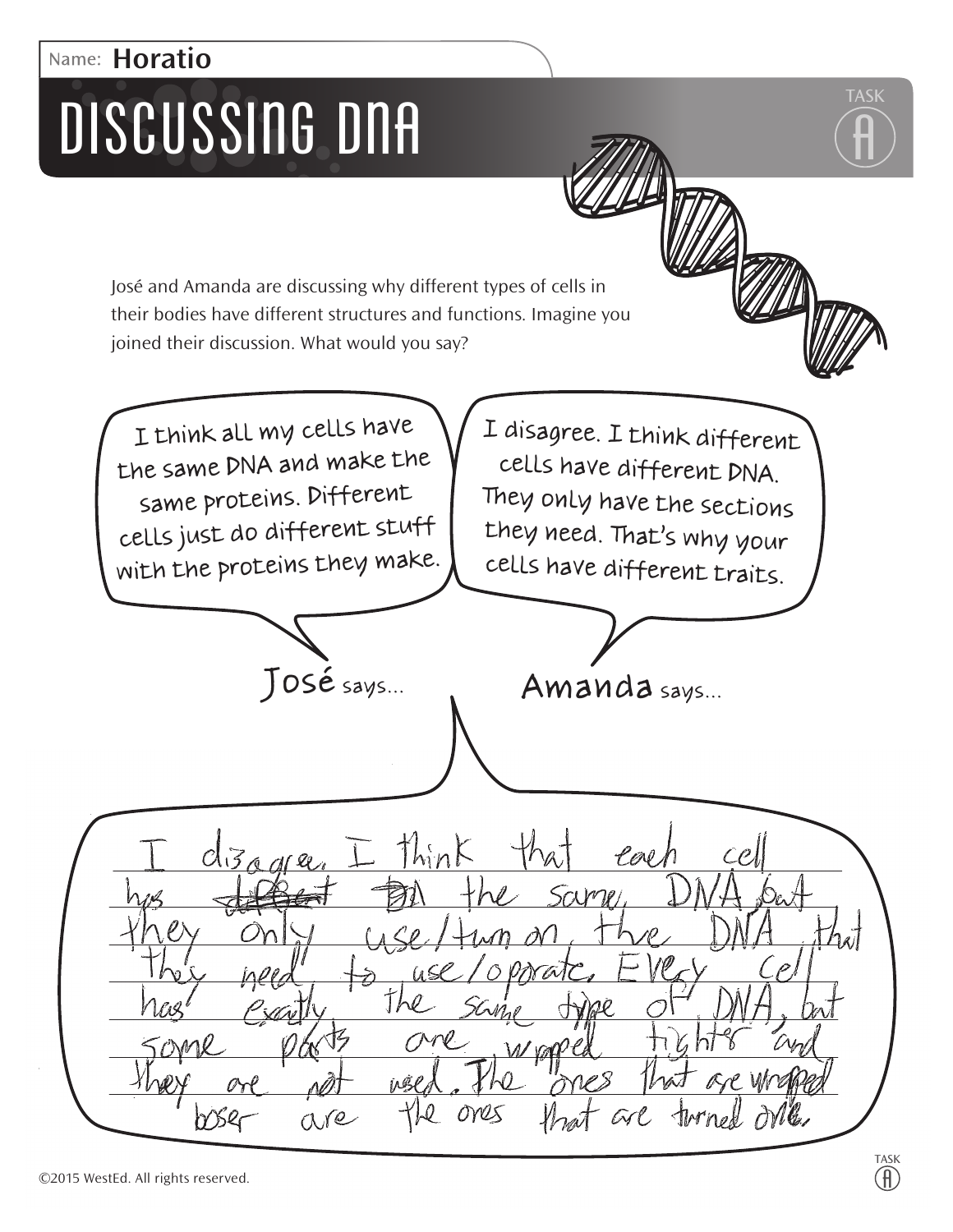### **Name: Ivan**

## DISCUSSING DNA

José and Amanda are discussing why different types of cells in their bodies have different structures and functions. Imagine you joined their discussion. What would you say?

I think all my cells have the same DNA and make the same proteins. Different cells just do different stuff with the proteins they make.

I disagree. I think different cells have different DNA. They only have the sections they need. That's why your cells have different traits.



agree with Amarda, because different cells have different sets of DNA. The DNA is the cooling for the work Since of there are multiple functions in the body, different cells are coded differently to operate In conclusion, different cells have different DNA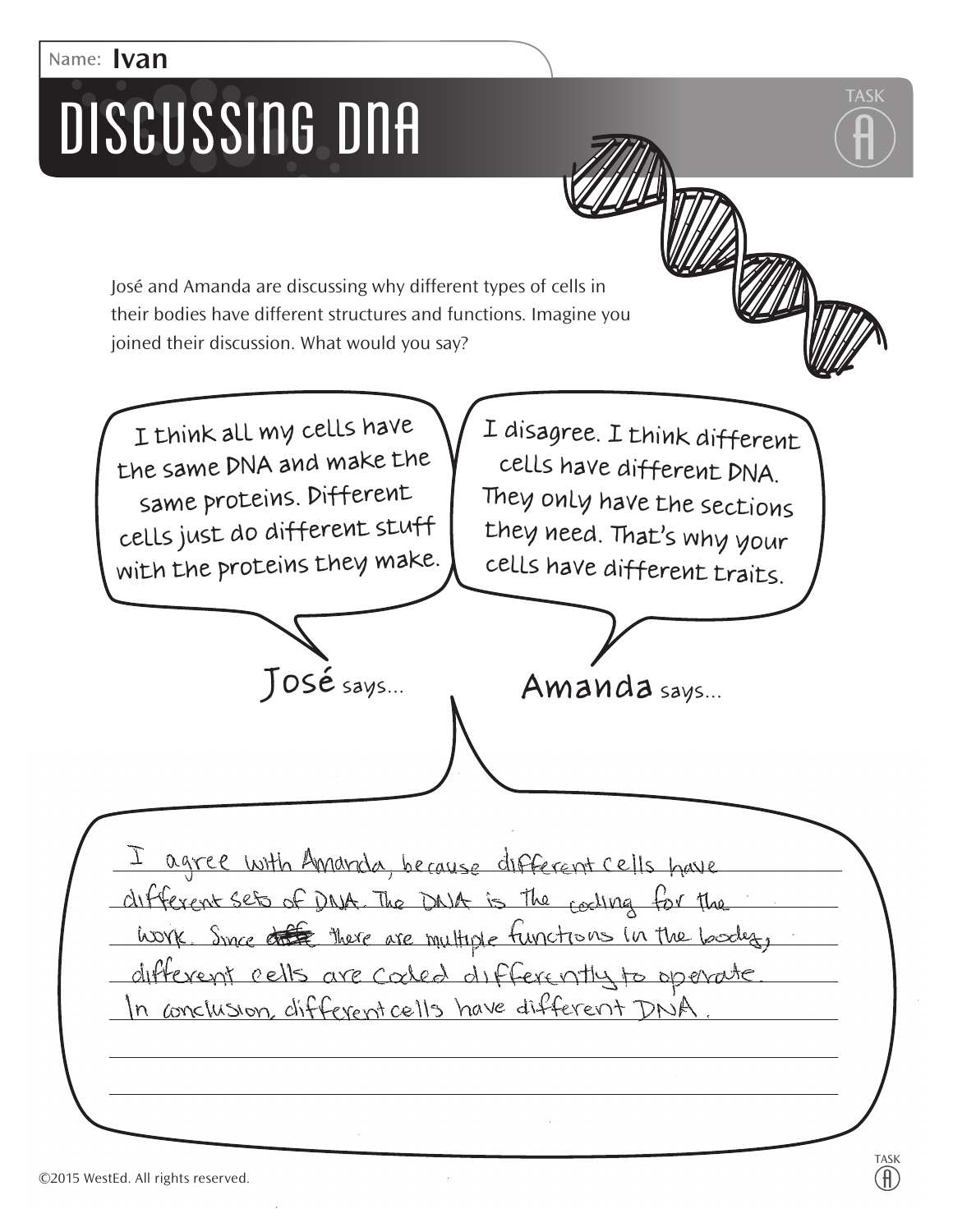### **Name: Jacqueline**

## DISCUSSING DNA

José and Amanda are discussing why different types of cells in their bodies have different structures and functions. Imagine you joined their discussion. What would you say?

 $4$ he DNA



**TASK**